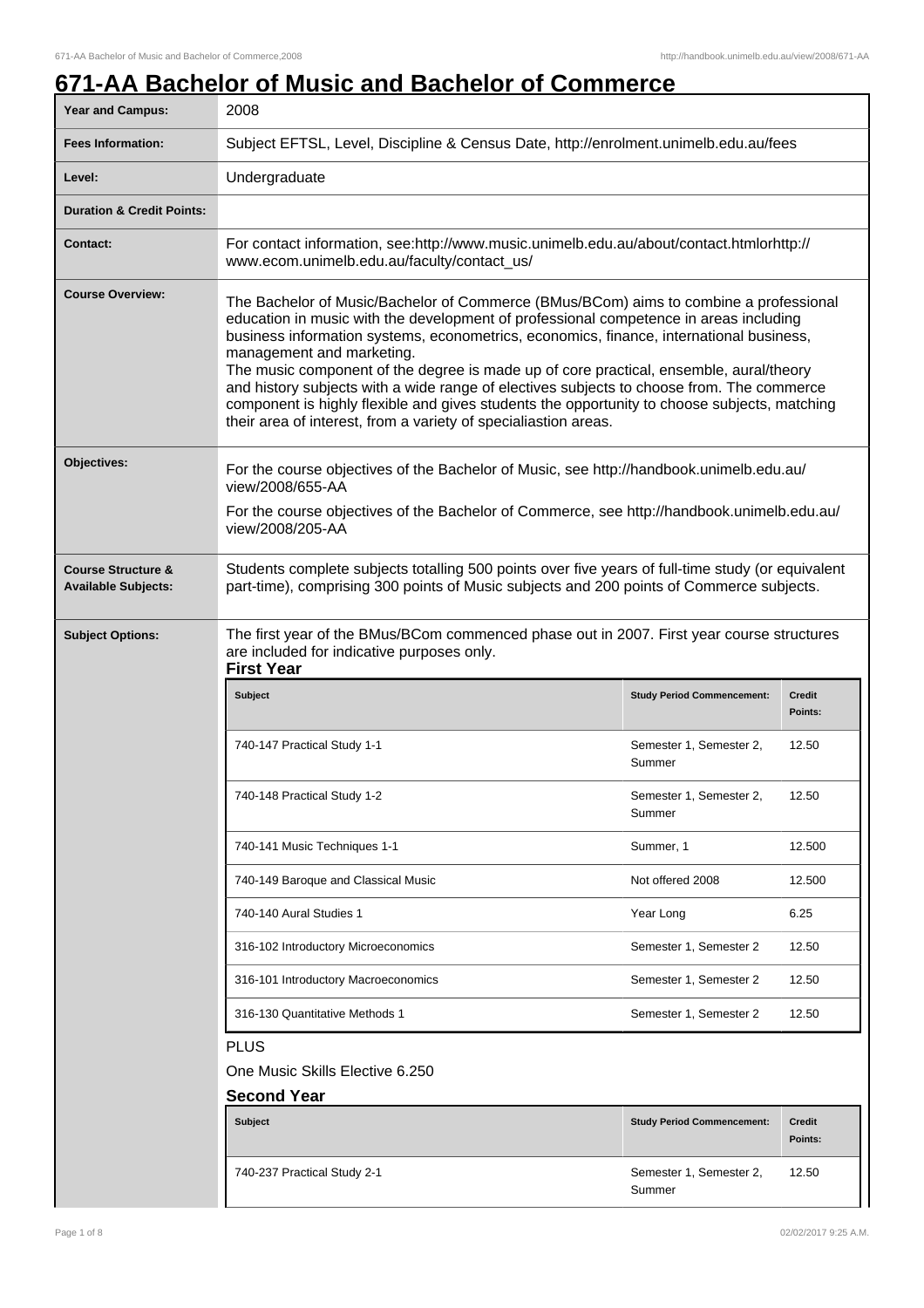| 740-238 Practical Study 2-2                                                                                                                                                                                                                                                                                                                                                                                                                                                                                                                                                                                                                                                                                                                                                                                                                                                                                                                                                                                           | Semester 1, Semester 2,<br>Summer | 12.50                    |
|-----------------------------------------------------------------------------------------------------------------------------------------------------------------------------------------------------------------------------------------------------------------------------------------------------------------------------------------------------------------------------------------------------------------------------------------------------------------------------------------------------------------------------------------------------------------------------------------------------------------------------------------------------------------------------------------------------------------------------------------------------------------------------------------------------------------------------------------------------------------------------------------------------------------------------------------------------------------------------------------------------------------------|-----------------------------------|--------------------------|
| 740-129 Music Techniques 1-2                                                                                                                                                                                                                                                                                                                                                                                                                                                                                                                                                                                                                                                                                                                                                                                                                                                                                                                                                                                          | Summer, 2                         | 12.500                   |
| 325-201 Organisational Behaviour                                                                                                                                                                                                                                                                                                                                                                                                                                                                                                                                                                                                                                                                                                                                                                                                                                                                                                                                                                                      | Semester 1, Semester 2            | 12.50                    |
| <b>PLUS</b><br>One Music History or Academic Elective subject 12.500<br>Two Music Skills Electives 12,500<br>Commerce level 1 subject 12.500<br>Commerce level 1 or 2 subject 12.500                                                                                                                                                                                                                                                                                                                                                                                                                                                                                                                                                                                                                                                                                                                                                                                                                                  |                                   |                          |
| <b>Third Year</b>                                                                                                                                                                                                                                                                                                                                                                                                                                                                                                                                                                                                                                                                                                                                                                                                                                                                                                                                                                                                     |                                   |                          |
| <b>Subject</b>                                                                                                                                                                                                                                                                                                                                                                                                                                                                                                                                                                                                                                                                                                                                                                                                                                                                                                                                                                                                        | <b>Study Period Commencement:</b> | <b>Credit</b><br>Points: |
| 740-347 Practical Study 3-1                                                                                                                                                                                                                                                                                                                                                                                                                                                                                                                                                                                                                                                                                                                                                                                                                                                                                                                                                                                           | Semester 1, Semester 2,<br>Summer | 12.50                    |
| 740-348 Practical Study 3-2                                                                                                                                                                                                                                                                                                                                                                                                                                                                                                                                                                                                                                                                                                                                                                                                                                                                                                                                                                                           | Semester 1, Semester 2,<br>Summer | 12.50                    |
| 740-264 Music Techniques 2-1                                                                                                                                                                                                                                                                                                                                                                                                                                                                                                                                                                                                                                                                                                                                                                                                                                                                                                                                                                                          | Semester 1, Summer                | 12.50                    |
| Commerce subjects 50.000<br><b>Fourth Year</b><br>Two Ensemble Electives (see below) 12.500<br>Academic Music Subject 12.500<br>Academic or Applied Music Electives 37.500<br>Commerce subjects (must include minimum one level 3 subject) 37.500<br><b>Fifth Year</b><br>3rd year Music Theory subject<br>Academic or Applied Music Electives 50.000<br>Level 3 Commerce subjects 37.500<br><b>Music Skills Electives</b><br><b>Important Notes regarding electives:</b><br>$#$ Singers must take at least one of Language and Diction German, Italian, French and<br>Spanish. Enrolment in these subjects for non-voice students is by special permission.<br>$*$ Year 1 pianists must take Art of Piano Teaching. Enrolment for all other students is by<br>special permission.<br>Group Music Skills electives are available by special permission only.<br>Minor study subjects are available by special permission only.<br>#<br>Individual Program subjects are available by Faculty recommendation only.<br># |                                   |                          |
| <b>Subject</b>                                                                                                                                                                                                                                                                                                                                                                                                                                                                                                                                                                                                                                                                                                                                                                                                                                                                                                                                                                                                        | <b>Study Period Commencement:</b> | <b>Credit</b><br>Points: |
| 740-115 Art of Piano Teaching                                                                                                                                                                                                                                                                                                                                                                                                                                                                                                                                                                                                                                                                                                                                                                                                                                                                                                                                                                                         | Semester 1                        | 6.25                     |
| 740-102 Computing for Musicians                                                                                                                                                                                                                                                                                                                                                                                                                                                                                                                                                                                                                                                                                                                                                                                                                                                                                                                                                                                       | Semester 1                        | 6.25                     |
| 740-212 Music Technology                                                                                                                                                                                                                                                                                                                                                                                                                                                                                                                                                                                                                                                                                                                                                                                                                                                                                                                                                                                              | Semester 2                        | 6.25                     |
| 740-285 Essay Writing for Music Subjects                                                                                                                                                                                                                                                                                                                                                                                                                                                                                                                                                                                                                                                                                                                                                                                                                                                                                                                                                                              | Semester 2                        | 6.25                     |
| 740-150 Language and Diction French                                                                                                                                                                                                                                                                                                                                                                                                                                                                                                                                                                                                                                                                                                                                                                                                                                                                                                                                                                                   | 1                                 | 6.250                    |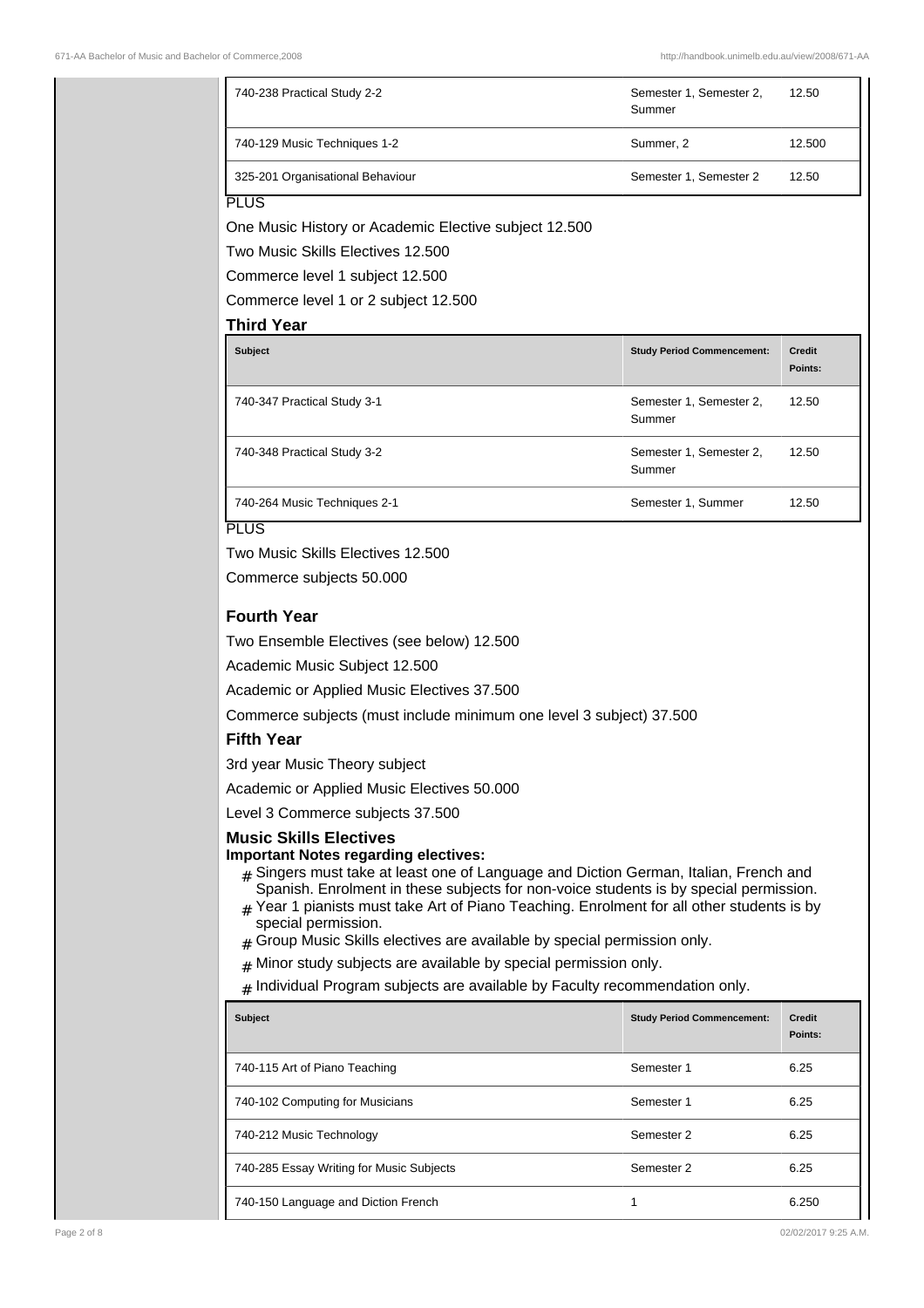| 740-151 Language and Diction Spanish | 2                      | 6.250 |
|--------------------------------------|------------------------|-------|
| 740-050 Language and Diction German  | Semester 1             | 6.25  |
| 740-051 Language and Diction Italian | Semester 2             | 6.25  |
| 740-375 Group Music Skills 1-1       | Semester 1, Semester 2 | 6.25  |
| 740-376 Group Music Skills 1-2       | Semester 1, Semester 2 | 6.25  |
| 740-475 Group Music Skills 2-1       | Semester 1, Semester 2 | 6.25  |
| 740-476 Group Music Skills 2-2       | Semester 1, Semester 2 | 6.25  |
| 740-191 Minor Music Performance 1    | Semester 1, Semester 2 | 6.25  |
| 740-192 Minor Music Performance 2    | Semester 1, Semester 2 | 6.25  |
| 740-291 Minor Music Performance 3    | Semester 1, Semester 2 | 6.25  |
| 740-292 Minor Music Performance 4    | Semester 1, Semester 2 | 6.25  |

## **Music Skills Electives - Ensemble Electives Audition and Special Permission requirements.**

A number of ensembles require an audition or special permission before enrolment can be approved. During the re-enrolment period, all ensemble selections will be processed with provisional approval. These enrolments will then be reviewed by Ensemble Directors, in the context of results, and students will be advised in late December/early January whether an audition/special permission will be needed before ensemble enrolment can be confirmed. Auditions will be held during February. The Faculty reserves the right to alter ensemble enrolments according to audition/special permission requirements.

| <b>Subject</b>                             | <b>Study Period Commencement:</b> | <b>Credit</b><br>Points: |
|--------------------------------------------|-----------------------------------|--------------------------|
| 740-118 Acting for Singers 1#              | Semester 1                        | 6.25                     |
| 740-119 Acting for Singers 2#              | Semester 2                        | 6.25                     |
| 740-120 African Drum and Dance Ensemble 1  | Semester 1                        | 6.25                     |
| 740-121 African Drum and Dance Ensemble 2  | Semester 2                        | 6.25                     |
| 740-131 Australian Contemporary Chorale 1# | Semester 1                        | 6.25                     |
| 740-132 Australian Contemporary Chorale 2# | Semester 2                        | 6.25                     |
| 740-142 Baroque Ensemble 1                 | Semester 1                        | 6.25                     |
| 740-143 Baroque Ensemble 2                 | Semester 2                        | 6.25                     |
| 740-152 Big Band 1                         | Semester 1                        | 6.25                     |
| 740-153 Big Band 2                         | Semester 2                        | 6.25                     |
| 740-154 Brass Ensemble 1#                  | Semester 1                        | 6.25                     |
| 740-155 Brass Ensemble 2#                  | Semester 2                        | 6.25                     |
| 740-133 Chamber Music 1                    | Semester 1                        | 6.25                     |
| 740-134 Chamber Music 2                    | Semester 2                        | 6.25                     |
| 740-233 Chamber Music 3                    | Semester 1, Semester 2            | 6.25                     |
| 740-234 Chamber Music 4                    | Semester 1, Semester 2            | 6.25                     |
| 740-333 Chamber Music 3-1                  | Semester 1, Semester 2            | 6.25                     |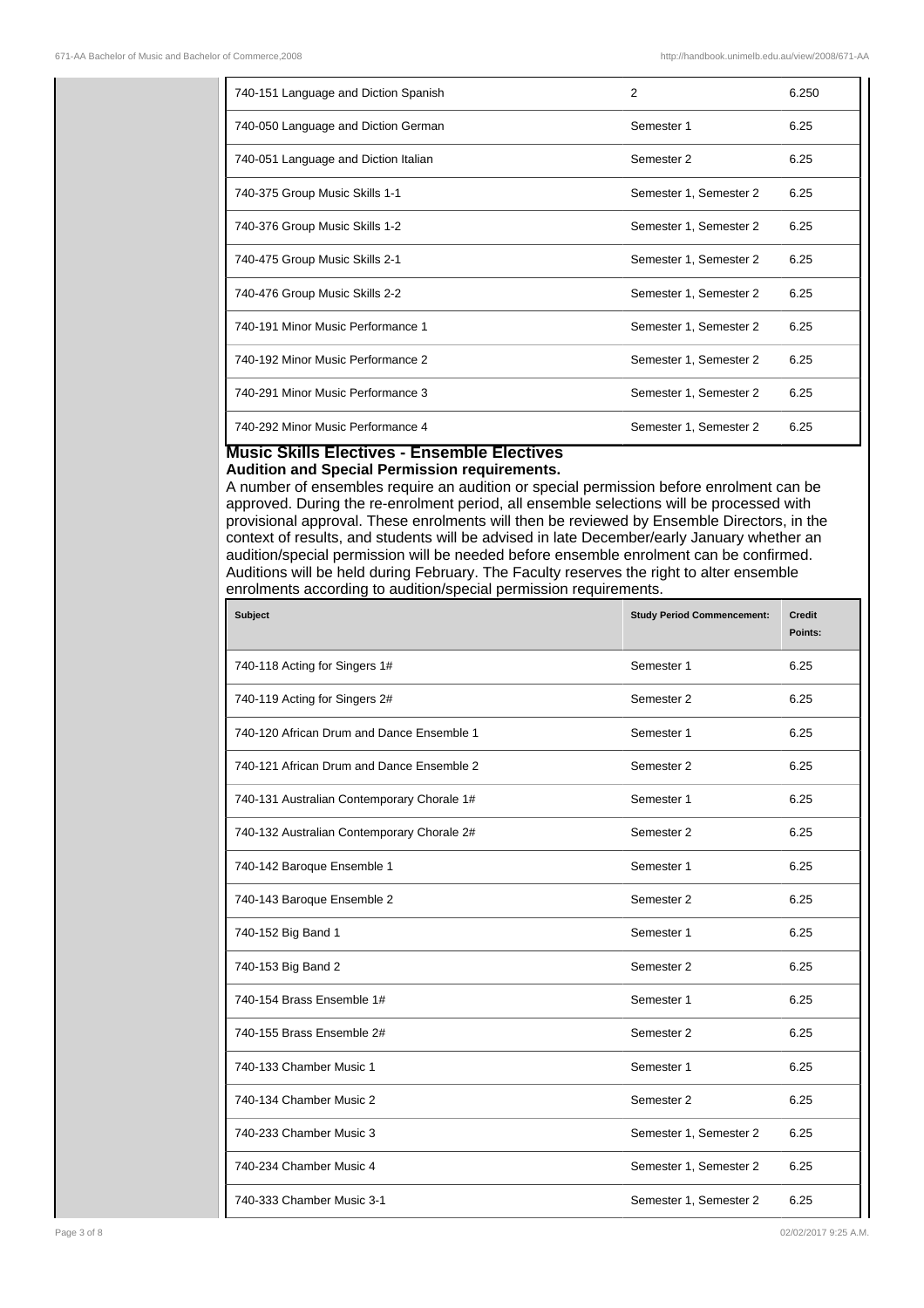| 740-334 Chamber Music 3-2                       | Semester 1, Semester 2 | 6.25  |
|-------------------------------------------------|------------------------|-------|
| 740-433 Chamber Music 4-1                       | Semester 1, Semester 2 | 6.25  |
| 740-444 Chamber Music 4-2                       | Semester 1, Semester 2 | 6.25  |
| 740-172 Chamber Orchestra 1                     | Semester 1             | 6.25  |
| 740-173 Chamber Orchestra 2                     | Semester 2             | 6.25  |
| 740-272 Chamber Orchestra 2-1                   | 1, 2                   | 6.250 |
| 740-273 Chamber Orchestra 2-2                   | Semester 1, Semester 2 | 6.25  |
| 740-372 Chamber Orchestra 3-1                   | 1, 2                   | 6.250 |
| 740-373 Chamber Orchestra 3-2                   | Semester 1, Semester 2 | 6.25  |
| 740-472 Chamber Orchestra 4-1                   | 1, 2                   | 6.250 |
| 740-473 Chamber Orchestra 4-2                   | Semester 1, Semester 2 | 6.25  |
| 740-156 Clarinet Ensemble 1#                    | Semester 2             | 6.25  |
| 740-158 Early Voices 1                          | Semester 1             | 6.25  |
| 740-159 Early Voices 2                          | Semester 2             | 6.25  |
| 740-160 Faculty of Music Choir 1#               | Semester 1             | 6.25  |
| 740-161 Faculty of Music Choir 2#               | Semester 2             | 6.25  |
| 740-166 Famous Opera Choruses 1#                | Semester 2             | 6.25  |
| 740-181 Flute Ensemble 1#                       | Semester 1             | 6.25  |
| 740-193 Flute Ensemble 2#                       | Semester 2             | 6.25  |
| 740-164 Gamelan 1                               | Semester 1             | 6.25  |
| 740-165 Gamelan 2                               | Semester 2             | 6.25  |
| 740-168 Guitar Ensemble 1#                      | Semester 1             | 6.25  |
| 740-169 Guitar Ensemble 2#                      | Semester 2             | 6.25  |
| 740-170 Melbourne Collegium 1                   | Semester 1             | 6.25  |
| 740-171 Melbourne Collegium 2                   | Semester 2             | 6.25  |
| 740-162 MelbourneUniversitySymphonyOrchestra 1# | Semester 1             | 6.25  |
| 740-163 MelbourneUniversitySymphonyOrchestra 2# | Semester 2             | 6.25  |
| 740-174 New Audience Ensemble 1#                | Semester 1             | 6.25  |
| 740-175 New Audience Ensemble 2#                | Semester 2             | 6.25  |
| 740-176 Percussion Ensemble 1#                  | Semester 1             | 6.25  |
| 740-177 Percussion Ensemble 2#                  | Semester 2             | 6.25  |
| 740-178 Piano Duo and Duet 1#                   | Semester 1             | 6.25  |
| 740-179 Piano Duo and Duet 2#                   | Semester 2             | 6.25  |
| 740-180 Recorder Ensemble 1                     | Semester 2             | 6.25  |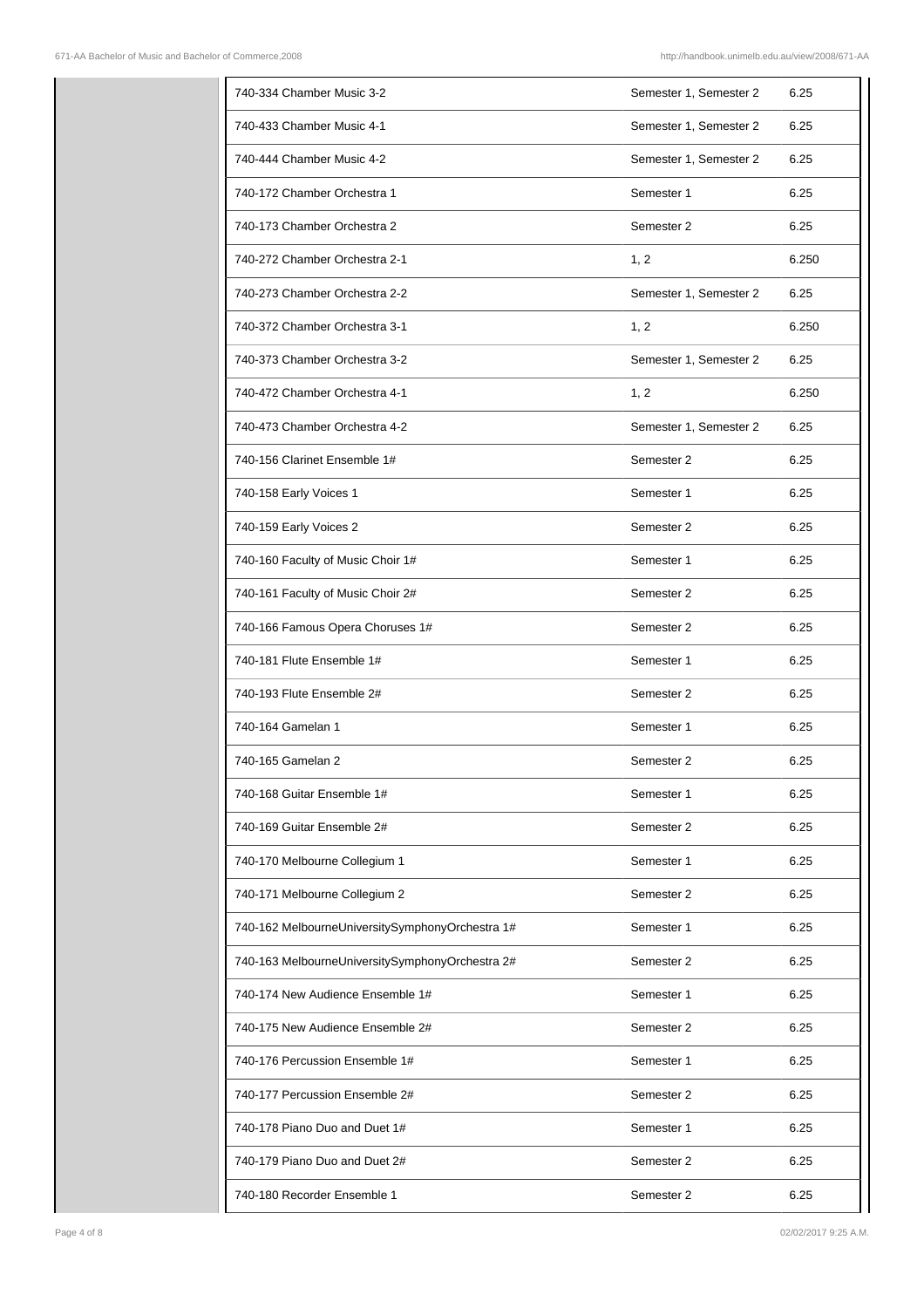| 740-182 Renaissance Dance 1                     | Semester 1                        | 6.25          |
|-------------------------------------------------|-----------------------------------|---------------|
| 740-157 Saxophone Ensemble 1#                   | Semester 1                        | 6.25          |
| 740-184 Shakuhachi 1                            | Semester 1                        | 6.25          |
| 740-185 Shakuhachi 2                            | Semester 2                        | 6.25          |
| 740-186 Sinfonia 1#                             | Semester 1                        | 6.25          |
| 740-187 Sinfonia 2#                             | Semester 2                        | 6.25          |
| 740-189 UniOfMelbourne Chinese Music Ensemble 1 | Semester 1                        | 6.25          |
| 740-190 UniOfMelbourne Chinese Music Ensemble 2 | Semester 2                        | 6.25          |
| 740-167 Viol Consort 1                          | Semester 1                        | 6.25          |
| 740-183 Viol Consort 2                          | Semester 2                        | 6.25          |
| 740-194 Vocal Ensemble 1#                       | Semester 1                        | 6.25          |
| 740-195 Vocal Ensemble 2#                       | Semester 2                        | 6.25          |
| 740-196 Wind Ensemble 1#                        | Semester 1                        | 6.25          |
| 740-197 Wind Ensemble 2#                        | Semester 2                        | 6.25          |
| 740-198 Multiphonies 1                          | Not offered 2008                  | 6.25          |
| 740-199 Multiphonies 2                          | Not offered 2008                  | 6.25          |
| <b>Academic Electives</b>                       |                                   |               |
| <b>Subject</b>                                  | <b>Study Period Commencement:</b> | <b>Credit</b> |
|                                                 |                                   | Points:       |
| 740-316 Baroque Music of the German World       | 2                                 | 12.500        |
| 740-310 Court, Church and Urban Music 1450-1600 | Semester 2                        | 12.50         |
| 740-409 Early Music Theory and Practice         | Not offered 2008                  | 12.500        |
| 740-432 The Ethnography of Music                | Semester 2                        | 12.50         |
| 740-144 The Idea of Beethoven                   | Not offered 2008                  | 12.50         |
| 740-300 In the Groove                           | Not offered 2008                  | 12.500        |
| 740-386 Music Analysis                          | Not offered 2008                  | 12.500        |
| 740-449 Music Criticism                         | Not offered 2008                  | 12.50         |
| 740-341 Music Cultures of Asia                  | Not offered 2008                  | 12.500        |
| 740-301 Music and Film since 1900               | Not offered 2008                  | 12.500        |
| 740-345 Music and Health                        | Semester 2                        | 12.50         |
| 740-302 The Music of Java and Bali              | Not offered 2008                  | 12.500        |
| 740-304 Music of the Manuscript Tradition       | 1                                 | 12.500        |
| 740-366 Music Psychology                        | Semester 1                        | 12.50         |
| 740-466 Music and the Shaman                    | Not offered 2008                  | 12.500        |
| 740-353 The Music Of Spain                      | Not offered 2008                  | 12.500        |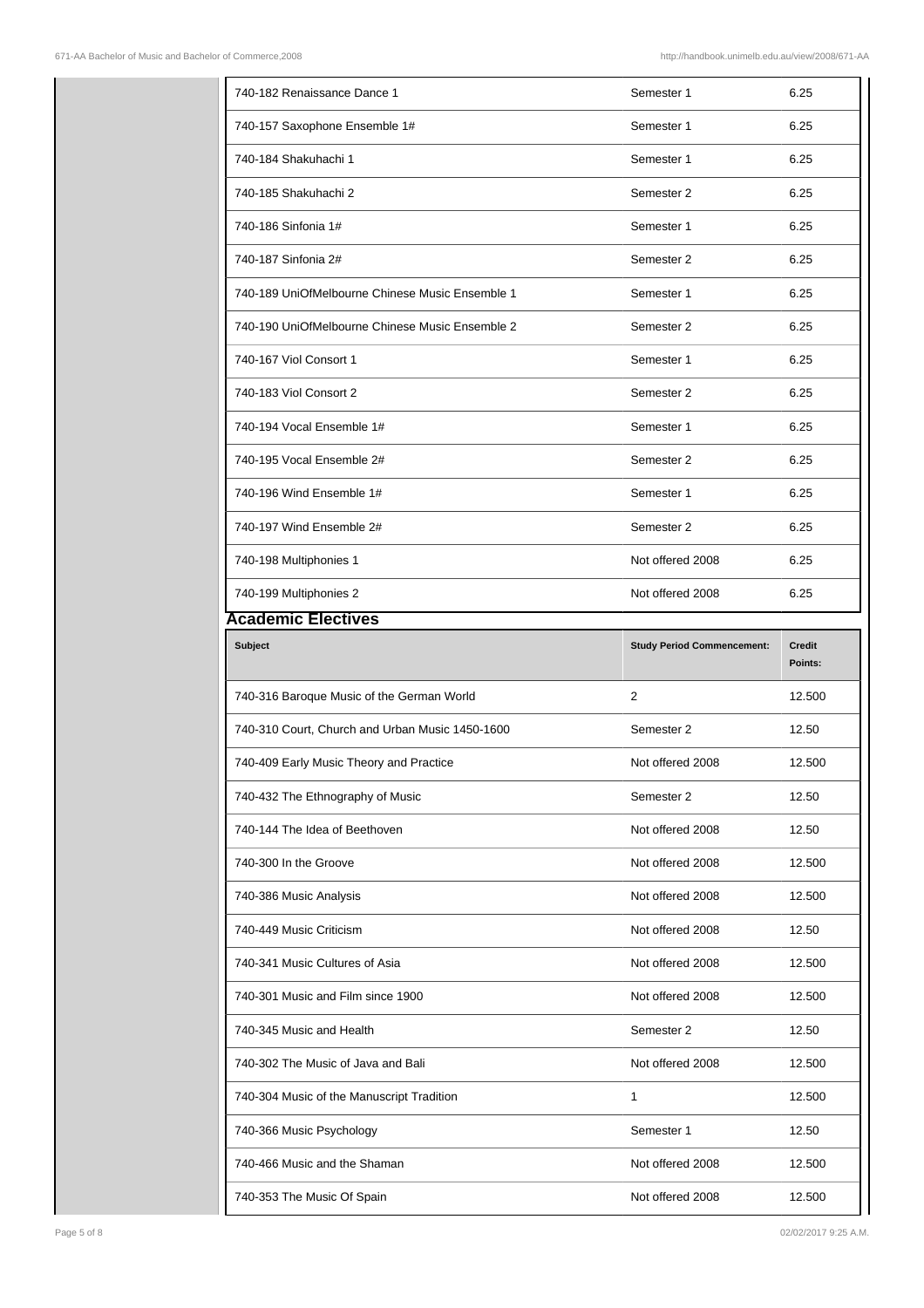| 740-359 Musicological Research Methods 1         | Semester 1                        | 12.50                    |
|--------------------------------------------------|-----------------------------------|--------------------------|
| 740-312 Notation and Music Editing               | Not offered 2008                  | 12.50                    |
| 740-464 Paris! Berlioz to the Ballets Russes     | Semester 1                        | 12.50                    |
| 740-439 Rainforest Societies and their Music     | Not offered 2008                  | 12.500                   |
| 740-315 Romantic Piano Music                     | Not offered 2008                  | 12.500                   |
| 740-317 Sex, Death and the Ecstatic in Music     | $\mathbf{1}$                      | 12.500                   |
| 740-440 Sounding Off: Music and Politics         | Semester 2                        | 12.50                    |
| 740-455 Stravinsky and Music of the 20th Century | 1                                 | 12.500                   |
| 740-381 Studies In Opera                         | 2                                 | 12.500                   |
| 740-401 Topics in Musicology                     | Not offered 2008                  | 12.500                   |
| 740-318 Wagner's Ring                            | Not offered 2008                  | 12.500                   |
| 740-465 Women in Music                           | Not offered 2008                  | 12.500                   |
| <b>Applied Electives</b>                         |                                   |                          |
| <b>Subject</b>                                   | <b>Study Period Commencement:</b> | <b>Credit</b><br>Points: |
| 740-393 Approaches to Music Pedagogy             | Semester 1                        | 12.50                    |
| 740-188 Art of Gesture for Singers and Actors    | Semester 1                        | 12.50                    |
|                                                  |                                   |                          |
| 740-426 Career Preparation in Music 1            | Semester 1, Semester 2            | 12.50                    |
| 740-498 Career Preparation in Music 2            | Semester 1, Semester 2            | 12.50                    |
| 740-480 Conducting                               | Semester 1                        | 12.50                    |
| 740-356 Electro-Acoustic Music                   | Semester 1                        | 12.50                    |
| 740-470 Historical Performance Practice          | Semester 2                        | 12.50                    |
| 740-222 Instrumental Teaching A                  | Semester 1                        | 6.25                     |
| 740-223 Instrumental Teaching B                  | Semester 2                        | 6.25                     |
| 740-391 Minor Practical Study 3-1                | Semester 1, Semester 2            | 6.25                     |
| 740-392 Minor Practical Study 3-2                | Semester 1, Semester 2            | 6.25                     |
| 740-491 Minor Practical Study 4-1                | Semester 1, Semester 2            | 6.25                     |
| 740-492 Minor Practical Study 4-2                | Semester 1, Semester 2            | 6.25                     |
| 740-377 Music Techniques 3-2                     | Semester 2                        | 12.50                    |
| 740-342 Orchestration                            | Semester 2                        | 12.50                    |

## **BMus(Hons) within the BMus/BCom**

The BMus component of this combined degree may be awarded with Honours, on the recommendation of the Board of Examiners, on the basis of a student's performance in third and fourth year level music subjects (indicated by subject codes: 740-3xx or 740-4xx), excluding Ensemble electives.

Music Techniques 2-2 and core music history subjects, when taken in year 3 (or later) as part of a standard course plan in a combined degree, will be included in the honours calculation.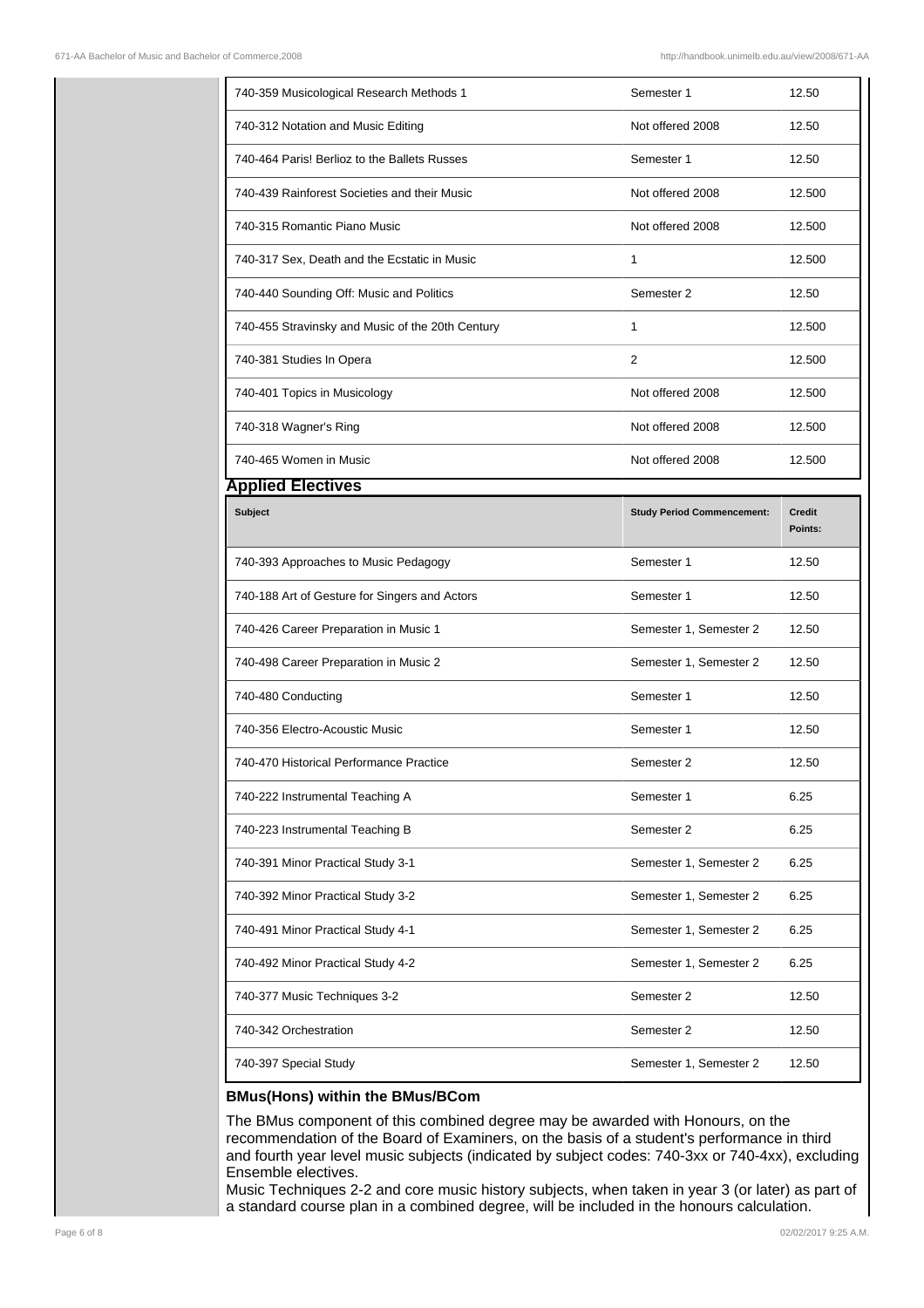|                                                   | To be eligible for honours, students must take 37.5 points from the following subjects at 4th year<br>level. Pre-requisite for all subjects is special permission.<br>$#$ Dissertation 37.50<br>Music Performance 4-1 18.75<br>#<br>Music Performance 4-2 18.75<br>#<br>Composition 2-1 18.75<br>#<br>Composition 2-2 18.75<br>Composition 3-1 18.75<br>Composition 3-2 18.75<br>#<br>Practical Study 4-1* 12.50<br>$#$ Practical Study 4-2* 12.50                                                                                                                                                                                                                                                                                                                     |
|---------------------------------------------------|------------------------------------------------------------------------------------------------------------------------------------------------------------------------------------------------------------------------------------------------------------------------------------------------------------------------------------------------------------------------------------------------------------------------------------------------------------------------------------------------------------------------------------------------------------------------------------------------------------------------------------------------------------------------------------------------------------------------------------------------------------------------|
|                                                   | *Plus 1 academic/applied elective at 4th year level                                                                                                                                                                                                                                                                                                                                                                                                                                                                                                                                                                                                                                                                                                                    |
|                                                   | An overall honours result is calculated as follows:<br>$#$ best 50 points of music subjects taken at 3rd year level;                                                                                                                                                                                                                                                                                                                                                                                                                                                                                                                                                                                                                                                   |
|                                                   | best 50 points of music subjects taken at 4th year level;<br>#                                                                                                                                                                                                                                                                                                                                                                                                                                                                                                                                                                                                                                                                                                         |
|                                                   | the mark for each subject is weighted according to its point value in the course;                                                                                                                                                                                                                                                                                                                                                                                                                                                                                                                                                                                                                                                                                      |
|                                                   | $#$ 4th year marks are weighted 2:1 against 3rd year marks;                                                                                                                                                                                                                                                                                                                                                                                                                                                                                                                                                                                                                                                                                                            |
|                                                   | Students who achieve an average result of 80 per cent or above will be awarded the degree<br>with Honours.                                                                                                                                                                                                                                                                                                                                                                                                                                                                                                                                                                                                                                                             |
| <b>Entry Requirements:</b>                        | There will be no further entry into this course from 2007. Students who are already enrolled in<br>either the Bachelor of Music or the Bachelor of Commerce may be eligible to transfer into the<br>other degree. Contact your Faculty for more information.                                                                                                                                                                                                                                                                                                                                                                                                                                                                                                           |
| <b>Core Participation</b><br><b>Requirements:</b> | It is University policy to take all reasonable steps to minimise the impact of disability upon<br>academic study, and reasonable adjustments will be made to enhance a student's participation<br>in the University's programs. Students who feel their disability will impact on meeting the<br>requirements of this course are encouraged to discuss this matter with a Faculty Student<br>Adviser and the Disability Liaison Unit.                                                                                                                                                                                                                                                                                                                                  |
| <b>Further Study:</b>                             | The Faculty of Music offers a wide range of graduate courses:<br>$#$ Master of Music - specialisations available in Performance, Conducting, Composition,<br>Musicology/Ethnomusicology and Music Therapy (by research)<br># Master of Music Studies (by coursework, including intensive mode subjects) -<br>specialisations available in Performance/Teaching, Composition, Musicology/<br>Ethnomusicology.<br>Master of Music Therapy - A coursework program leading to professional registration as<br>Music Therapists (RMT) with the Australian Music Therapy Association (Inc.).<br>Doctor of Musical Arts - a professional coursework doctorate in music performance.<br>#                                                                                      |
|                                                   | Doctor of Philosophy - Music (Thesis only)<br>#                                                                                                                                                                                                                                                                                                                                                                                                                                                                                                                                                                                                                                                                                                                        |
|                                                   | Doctor of Philosophy - Performance (50% Performance, 50% Thesis)<br>#                                                                                                                                                                                                                                                                                                                                                                                                                                                                                                                                                                                                                                                                                                  |
|                                                   | Graduate Diploma in Guided Imagery and Music - an intensive mode coursework degree<br>#<br>providing advanced level training in Guided Imagery and Music (GIM) therapy.<br>$#$ Postgraduate Certificate/Diploma in Music - a pathway for music graduates with a three-<br>year degree to gain an Honours degree equivalent and thereby become eligible for<br>higher degree study. Specialisations available in Performance, Composition, Musicology/<br>Ethnomusicology, Instrumental/Vocal Teaching and Early Music.<br>Graduate Certificate/Diploma in Music - designed for university graduates in any field who<br>wish to undertake university-level study in music.<br>For further information on graduate study options, see www.futurestudents.unimelb.edu.au |
| <b>Graduate Attributes:</b>                       | For the graduate attributes of Music students, see http://handbook.unimelb.edu.au/<br>view/2008/655-AAFor the graduate attributes of Commerce students, see http://<br>handbook.unimelb.edu.au/view/2008/205-AA                                                                                                                                                                                                                                                                                                                                                                                                                                                                                                                                                        |
| <b>Generic Skills:</b>                            | For the generic skills of the Bachelor of Music, see http://handbook.unimelb.edu.au/<br>view/2008/655-AA                                                                                                                                                                                                                                                                                                                                                                                                                                                                                                                                                                                                                                                               |